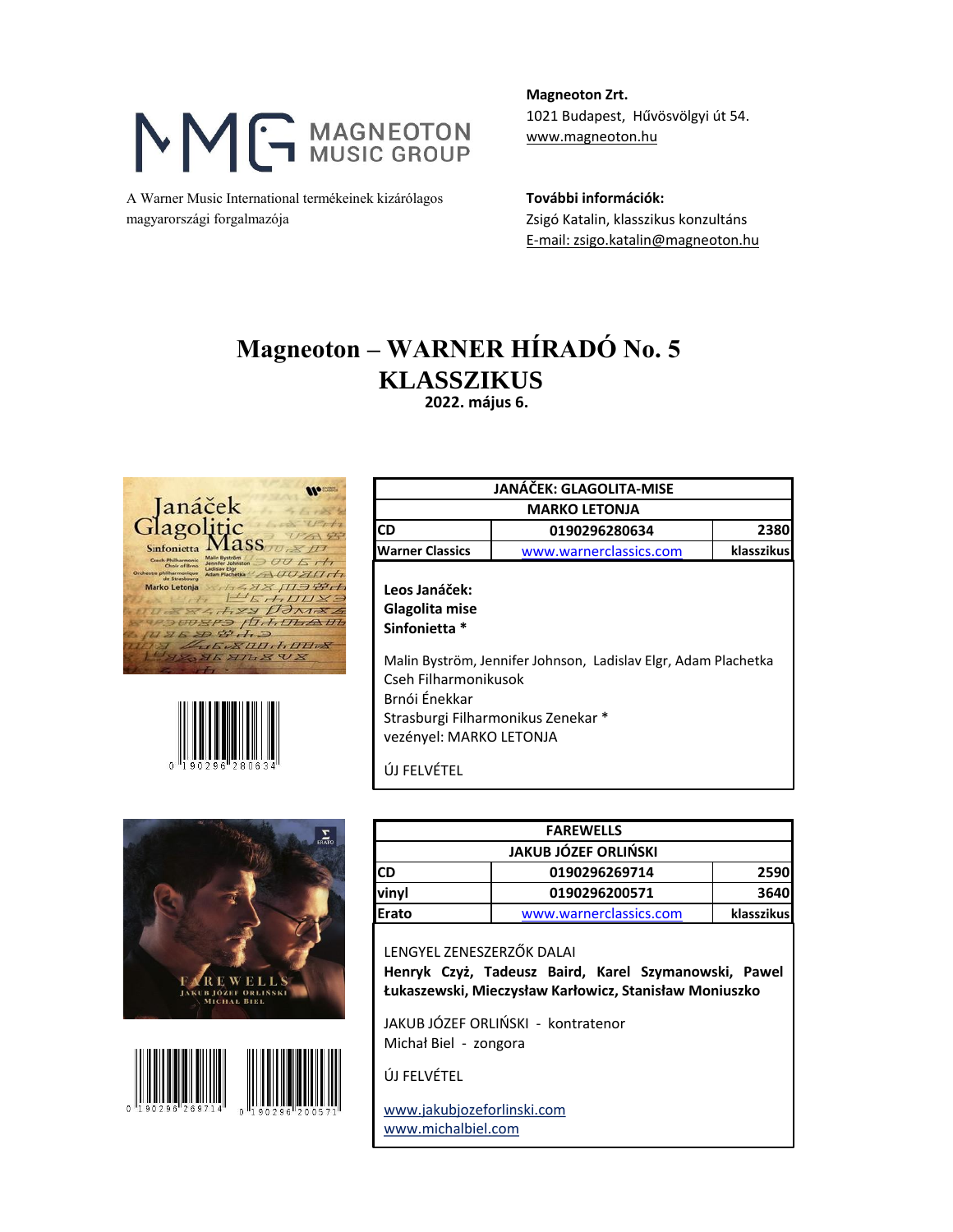



| <b>ALTER EGO</b><br>DAVID ORLOWSKY & DAVID BERGMÜLLER |                        |           |
|-------------------------------------------------------|------------------------|-----------|
|                                                       |                        |           |
| <b>IWarner Classics</b>                               | www.warnerclassics.com | crossover |
|                                                       |                        |           |

Két hangszer - klarinét és lant -, valamint két művész - **David Orlowsky** és **David Bergmüller** - zenei találkozása. **Henry Purcell, John Dowland** és mások szerzeményeinek átiratai a két művész által.

Eileen - Napoli Sketch 2 - Dido's Lament - La Mi Re - Flow My Tears - Zeitfaltung - Mighty Powers - Serendipity - Ada - Music For A While - Cold Song - Toccata Arpeggiata

DAVID ORLOWSKY - klarinét DAVID BERGMÜLLLER - lant

ÚJ FELVÉTEL www.davidorlowsky.com www.davidbergmueller.com





| UNE NOUVELLE FÊTE BAROQUE |                        |            |
|---------------------------|------------------------|------------|
| <b>EMMANUELLE HAIM</b>    |                        |            |
| l2 CD                     | 0190296278426          | 3110       |
| <b>IErato</b>             | www.warnerclassics.com | klasszikus |

BAROKK OPERÁKBÓL

**Jean-Philippe Rameau: Naïs; Dardanus; Lies Indes galantes; Hyppolyte et Aricie; Castor et Pollux; Les Boréades \* André Campra: Idoménée**

**Henry Purcell: Dido and Aeneas; The Fairy-Queen**

**Antonio Vivaldi: Juditha trumphans devicta Holofernis barbarie**

**George Frideric Handel: Tamerlano; Il trionfo del Tempo e del Disinganno; Aci, Galatea e Poliferno; Alcina; Theodora; Giulio Cesare in Egitto; Ariodante; Rinaldo; Poro, re dell'Indie**

Baráth Emőke, Natalie Dessay, Marie-Claude Chappuls, Carlo Vistoli, Anicio Zorzi Giustiniani, Rolando Villazón, Mathias Vidal, Michael Spyres, Tassis Christoyannis, Andrea Mastroni és mások - ének

Le Concert d'Astrée vezényel: EMMANUELLE HAÏM, SIMON RATTLE \*

ÚJ FELVÉTEL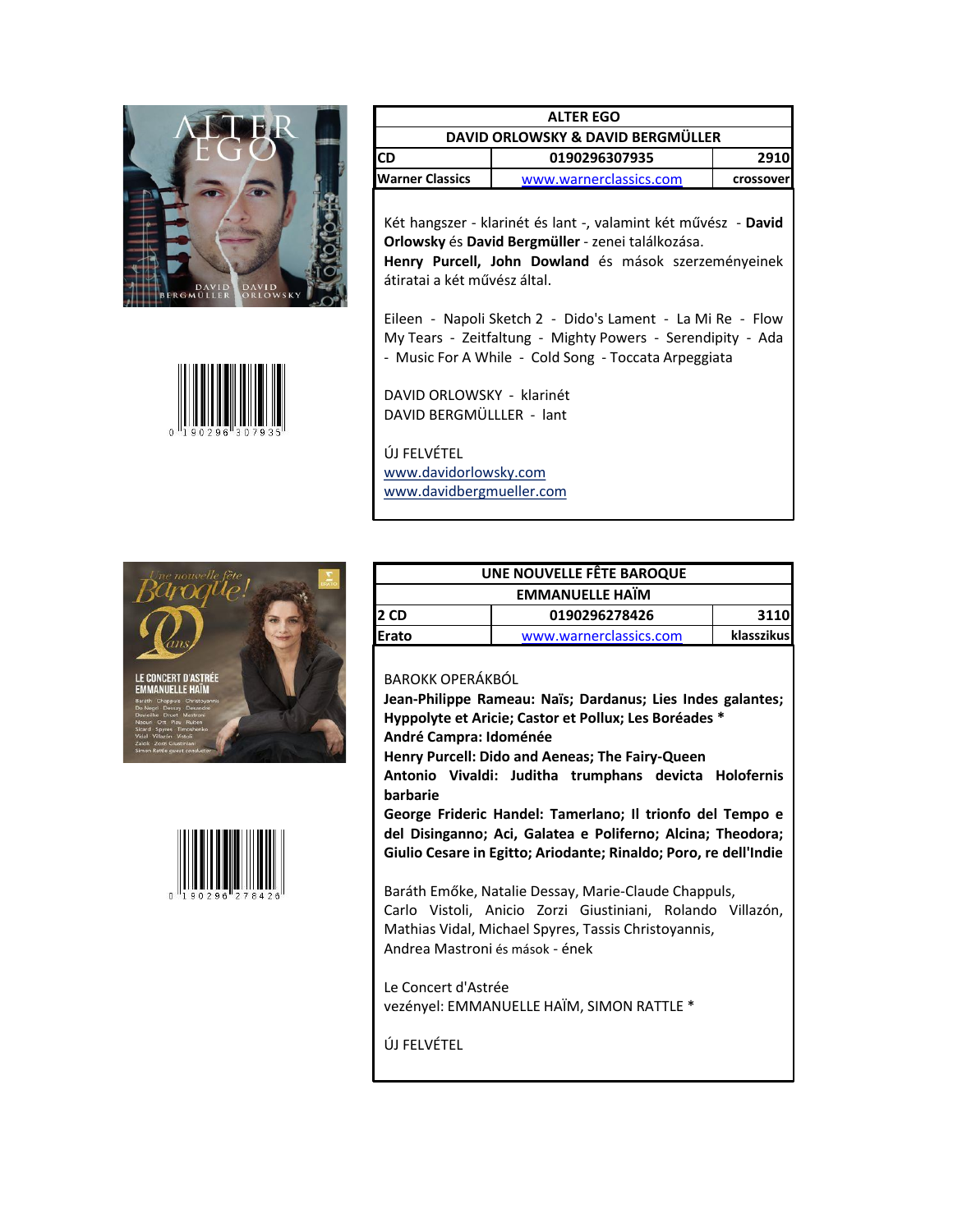



| <b>BEETHOVEN: HEGEDŰVERSENY</b> |                        |            |
|---------------------------------|------------------------|------------|
| <b>KYUNG-WHA CHUNG</b>          |                        |            |
| 2 vinyl                         | 0190296333750          | 6720       |
| <b>IWarner Classics</b>         | www.warnerclassics.com | klasszikus |

**Ludwig van Beethoven: D-dúr hegedűverseny Max Bruch: g-moll hegedűverseny**, No.1 \*

KYUNG-WHA CHUNG - hegedű Royal Concertgebouw Orchestra The London Philharmonic \* vezényel: Klaus Tennstedt

A hangfelvételek 1989-ben (élő) és 1990-ben \* készültek.





|                                                                                                                                                                                               | <b>R. STRAUSS - DALOK</b> |            |
|-----------------------------------------------------------------------------------------------------------------------------------------------------------------------------------------------|---------------------------|------------|
| DIANA DAMRAU                                                                                                                                                                                  |                           |            |
| ICD                                                                                                                                                                                           | 0190296236341             | 2380       |
| Erato                                                                                                                                                                                         | www.warnerclassics.com    | klasszikus |
| <b>Richard Strauss - Dalok</b><br>Négy utolsó ének *<br><b>Malven</b><br>Mädchenblumen - 4 dal<br>3 Lieder der Ophelia<br>4 dal a <i>Letzte Blätter</i> ciklusból<br>Morgen *<br>és más dalok |                           |            |
| DIANA DAMRAU - szoprán                                                                                                                                                                        |                           |            |

Helmut Deutsch - zongora Bajor Rádió Szimfonikus Zenekara \* vezényel: Mariss Jansons \*

A kiadvány a 2020. februárban megjelent azonos tartalmú album (0190295303464) újrakiadása.

www.diana-damrau.com